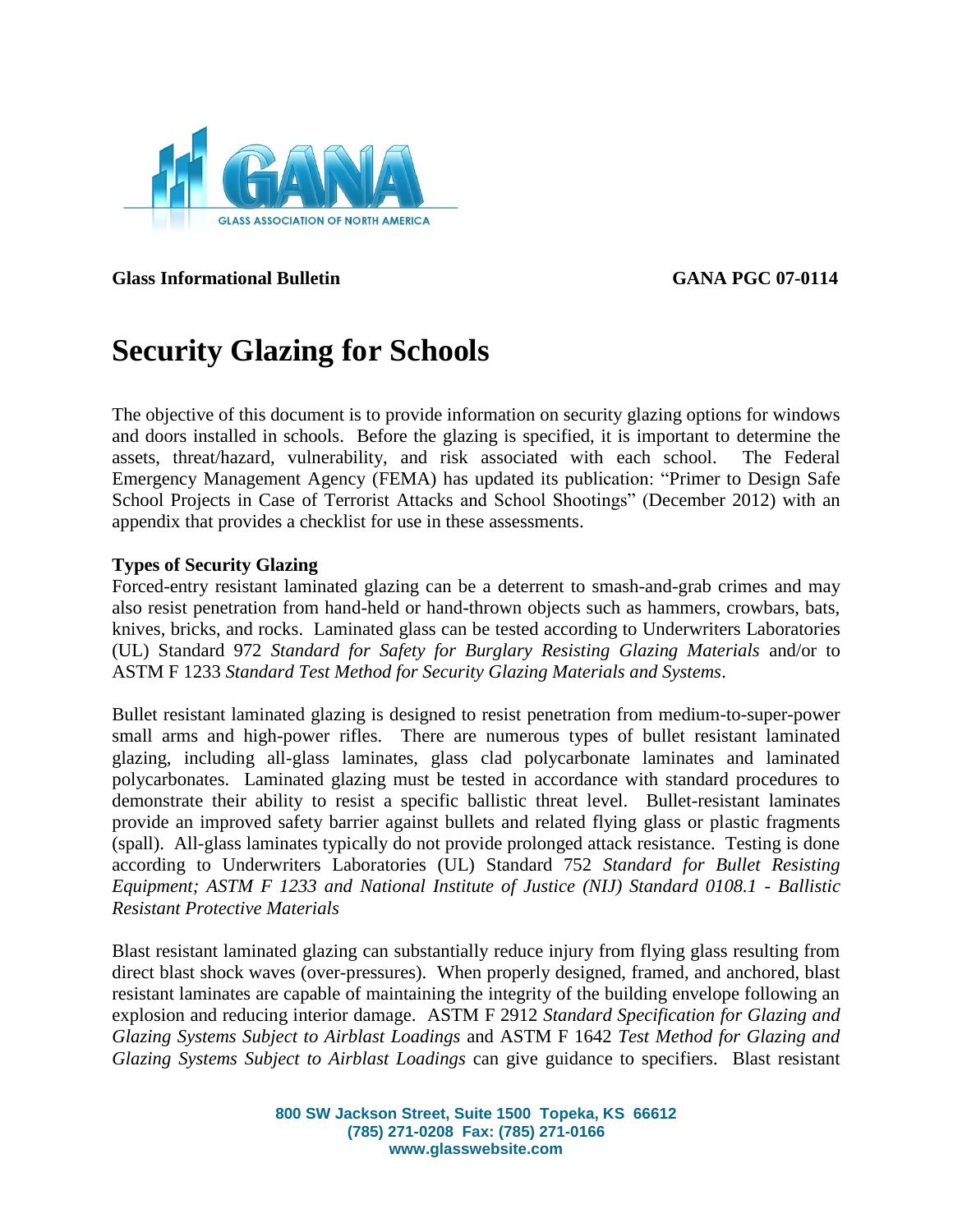laminated glazing may offer some level of forced entry resistance, but typically are not bullet resistant without further specification of a ballistic threat level.

Hurricane resistant laminated glazings reduce the effects of windstorms on buildings by preserving the integrity of the building and preventing glass particle fallout. Laminates are typically tested in systems according to ASTM E *1886 Standard Test Method for Performance of Exterior Windows, Curtain Walls, Doors, and impact Protective Systems Impacted by Missiles and Exposed to Cyclic Pressure Differentials*. The accompanying specification is ASTM E1996 *Standard Specification for Performance of Exterior Windows, Curtain Walls, Doors and Impact Protective Systems Impacted by Windborne Debris in Hurricanes.* Hurricane resistant laminated glazing may offer some level of forced entry resistance, but typically are not bullet resistant without further specification of a ballistic threat level.

## **Laminate Constructions**

Forced entry resistant laminated glass typically consists of two layers of annealed, heat strengthened or tempered glass bonded together by a .060 in. (1.52 mm) or thicker interlayer. The glass can be installed into insulating glass units for improved thermal performance.

Bullet resistant laminated glazing typically consists of multiple layers of glass, interlayers, resins, and/or plastic materials such as polycarbonate or acrylic. Glass layers are intended to deform projectiles and slow their velocity. Plastic layers are designed to capture the deformed projectile, and interlayers act to hold all layers together through the assault. The layer on the protected or witness side may have mar-resistant polycarbonate or film for spall protection. Overall thickness of the glazing may range from 0.5 in to 2.25 in. (12 mm – 57 mm).

Blast resistant laminated glazing typically consists of two layers of glass bonded together by a .030 in. (0.76 mm) or thicker interlayer. The glass can be annealed, heat strengthened or fully tempered. The glass can be installed into insulating glass units for improved thermal performance.

Hurricane resistant laminated glazings typically consist of two layers of glass bonded together by an interlayer. The interlayer thickness is typically 0.060 (1.52 mm) or thicker based on the intended use of the glazing in the building and the expected missile size for the elevation of the building. Many hurricane resistant systems have also been successfully tested for blast resistance. These systems may provide a level of forced entry resistance as well.

## **Emergency Egress**

Security laminates are designed to remain intact after breakage. This may increase the amount of time and effort required for firefighters and first responders to vent and clear the building during an emergency. The U.S. General Services Administration (GSA) has developed a training program that addresses emergency egress through security glazing. Architects and schools installing security windows need to be aware of the potential time needed to get through security glazing. The proper tools, education and training should be in place for any school installing



**GANA PGC 07-0114**